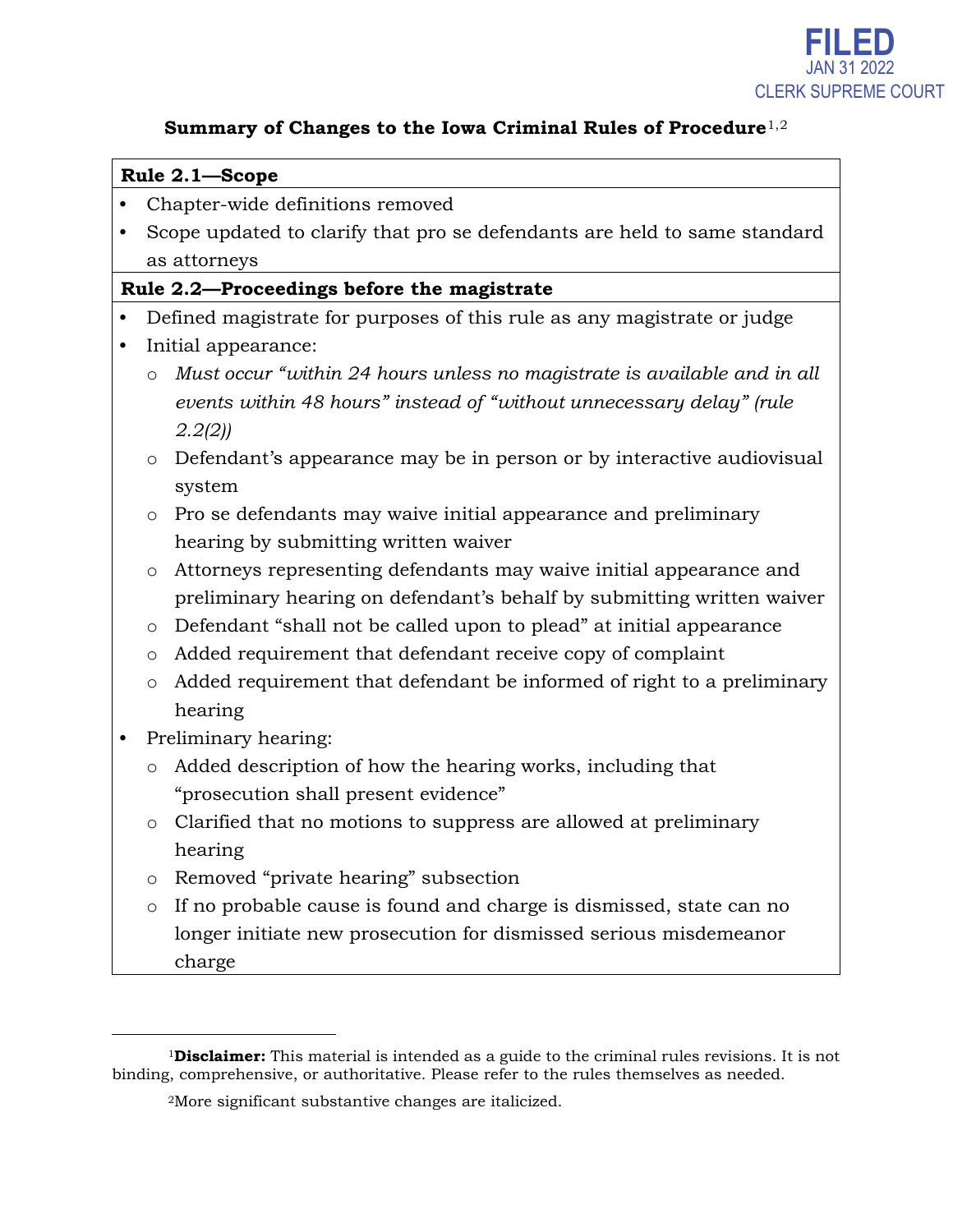- o Eliminated as obsolete magistrate's transmission of "papers and recordings"
- o Eliminated process for requesting transcript/recording and replaced with "shall be made available" to party on request

#### **Rule 2.3—The grand jury**

- Changed clerk's juror selection to match petit jury process
- Challenges:
	- o Grounds to challenge grand jury pool same as for petit jury (rule 2.18(4))
	- o Grounds to challenge individual grand juror essentially same as for petit jury (rule 2.18(5))
	- o Challenges must be made before grand jurors are sworn if possible
	- o Clarified that a motion to dismiss indictment based on a grand juror challenge is timely when made only if that challenge could not have been raised earlier
- Excusing and discharging grand jurors: Eliminated "Summoning jurors" subsection
- Oaths and procedure:
	- o Eliminated option to appoint bailiffs
	- o Added option to appoint court reporters
	- o Revised and added oaths to be given to various parties, including witnesses
	- o Updated "Secrecy of proceedings" subsection:
		- Clarified that proceedings are generally confidential
		- Moved from old rule 2.14(6) a limited exception allowing for disclosure of grand jury witness testimony when required by the court or certain legislative committees (but no need to call grand jurors to testify because all proceedings will be reported or recorded)
	- o *Grand jury proceedings must be stenographically reported or electronically recorded; minutes of proceedings are no longer sufficient (rule 2.3(6)(*f*))*
	- o *Grand jury may request that additional witnesses and evidence be subpoenaed for grand jury's investigation when at least three grand jurors agree (rule 2.3(6)(*g*))*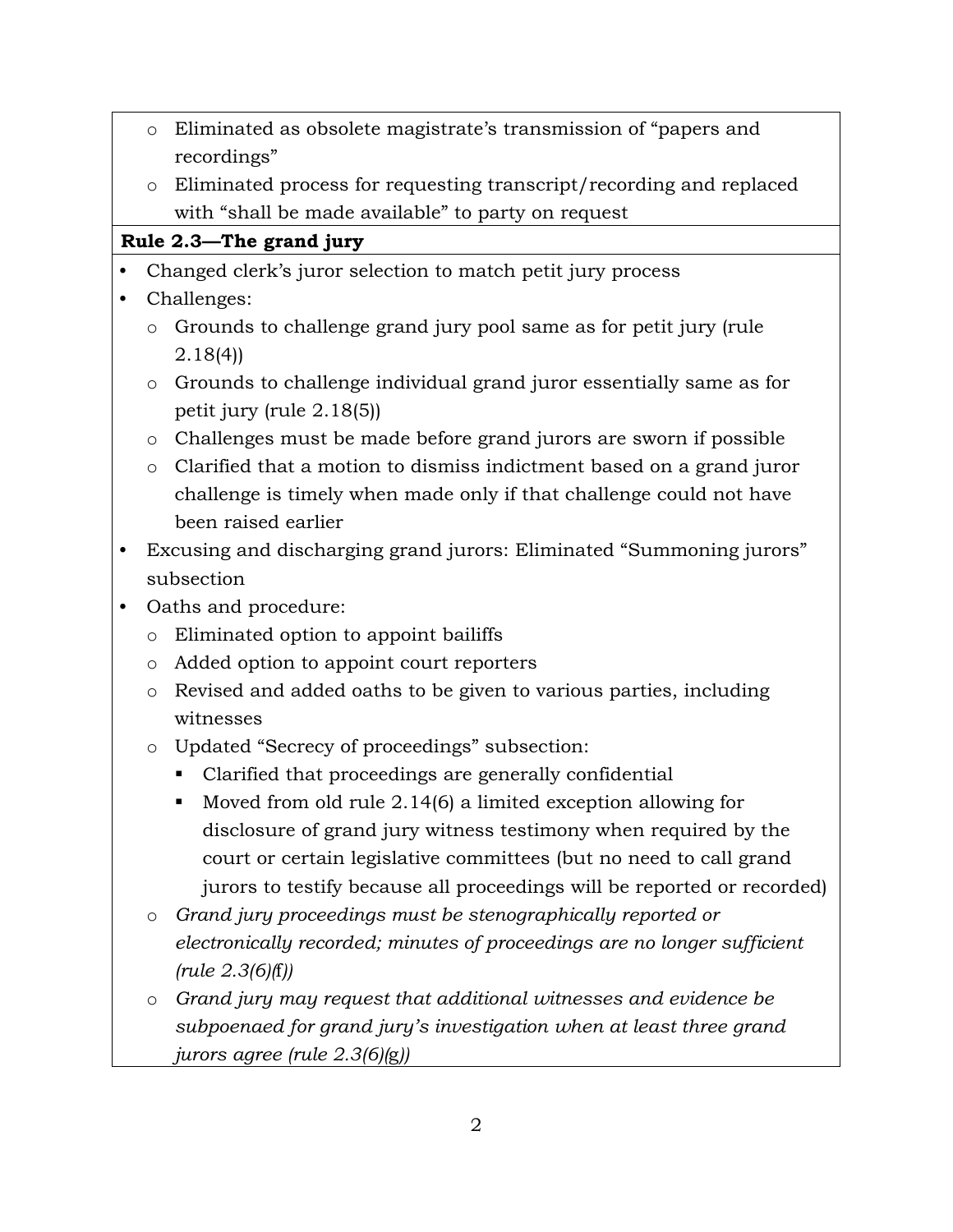- o "Evidence to support" moved from old rule 2.4(3) and renamed "Finding an indictment"
- o "Vote necessary" moved from old rule 2.4(4) to this section

## **Rule 2.4—Indictment**

- *Added requirement that prosecuting attorneys must prepare minutes of testimony to accompany the indictment in same manner as they currently do for an information (rule 2.4(3))*
- Amendment:
	- o Eliminated requirement that any amendment must be initiated on state's motion
	- o Added requirement that defendant be permitted opportunity to resist any proposed amendment
- Minutes:
	- o Renamed "minutes of evidence" to "minutes of testimony" in "Contents" subsection
	- o Added that disclosure of addresses is governed by rule 2.11(13)
	- o Added subsection allowing prosecution to amend minutes subject to rule 2.19(2)
	- o Added subsection indicating that minutes are to be made available to judge, prosecuting attorney, defendant, and defendant's attorney but must not be further disseminated
	- o Removed "Minutes used again" paragraph

# **Rule 2.5—Information**

- Clarified that a trial information shall be accompanied by supporting minutes of testimony
- Clarified that *any* prosecuting attorney has authority to submit an information unless that authority is reserved to attorney general
- Minutes:
	- o "Minutes of evidence" renamed to "minutes of testimony"
	- o Disclosure of addresses in minutes is governed by rule 2.11(13)
- *Added provision that if district court approves and attempts to file the information but the filing is rejected by EDMS or clerk of court for some reason, the date of the corrected information relates back to the date of court's original attempted filing (rule 2.5(4)(*d*))*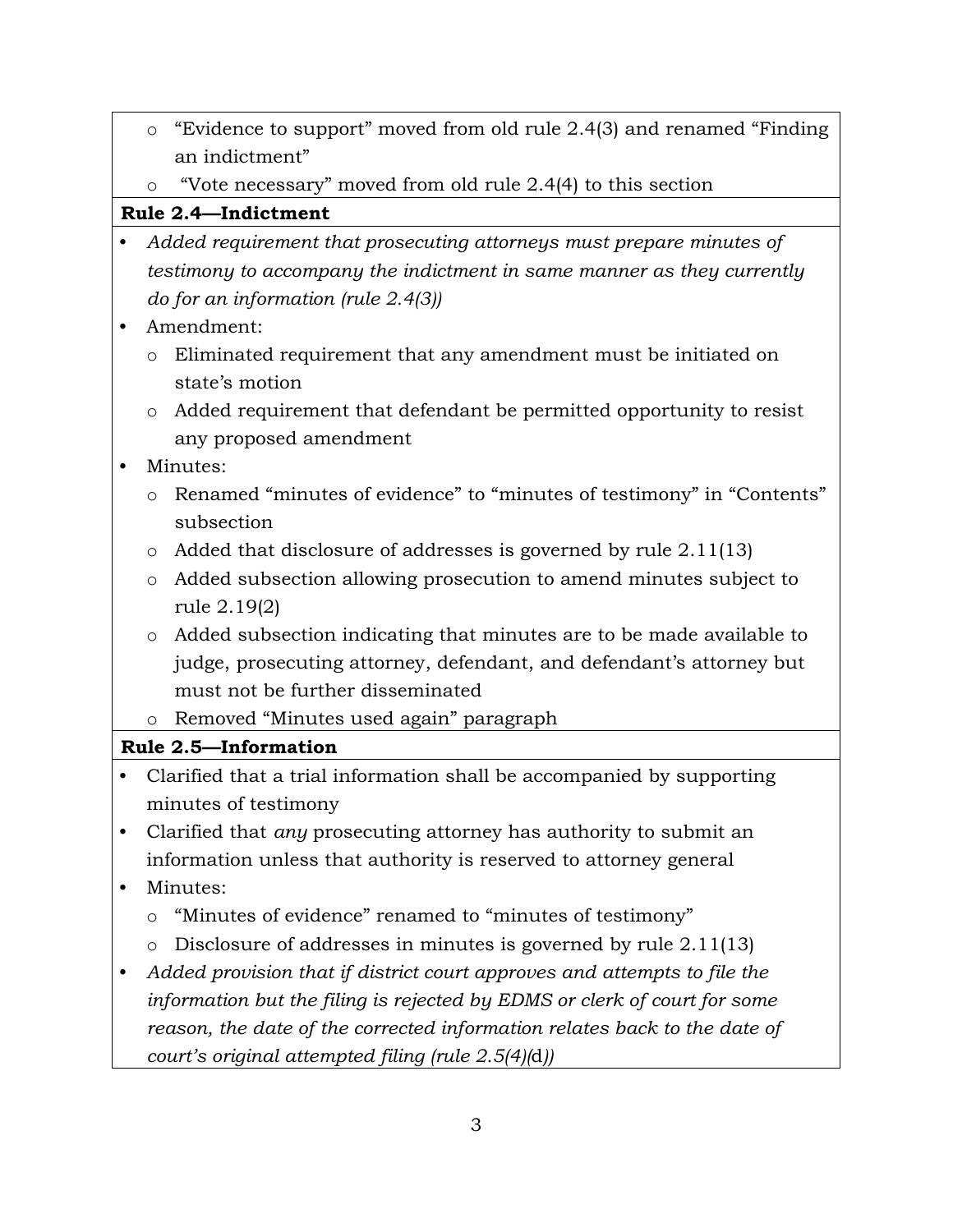• Rule 2.5(6) updated to allow prosecuting attorney's investigative subpoena to direct recipient to produce materials in lieu of personal appearance

**Rule 2.6—Multiple offenses or defendants; pleading special matters**

- Multiple offenses:
	- o Removed "when alleged and prosecuted contemporaneously" language
	- o Removed official comment at end of old rule 2.6
	- o Combined old "multiple offenses" and "prosecution and judgment"
- Charging multiple defendants:
	- o Each defendant must be charged under separate case number (although there may be one or multiple indictments)
	- o Each indictment shall indicate all case numbers
	- o Defendant must move the court for separate trials if defendant believes prejudice would result
	- o Removed old rule 2.6(4)(*c*) about defendants sharing interpreter
- Allegation of prior convictions: Removed the requirement for a supplemental trial information and substituted a provision that prior convictions subjecting defendant to an increased penalty are to be alleged in the indictment but not mentioned to the jury when the indictment is read to the jury
- Enhancements other than prior convictions: Expanded old rule 2.6(6) regarding "allegations of use of a dangerous weapon" so the rule covers *any* fact that could subject defendant to a greater maximum or minimum sentence; the fact must be charged in the indictment and found in a separate verdict

## **Rule 2.7—Warrants and summonses**

- Old rule 2.7, which used to read, "Proceedings after indictment or information," has been retitled
- Removed clerk's authority to sign a warrant—now only judicial officers have this authority
- Moved forfeiture of bail from old rule 2.23(2) to this section; streamlined language

# **Rule 2.8—Arraignment and plea**

- Conduct of arraignment:
	- o Added requirement that arraignment be held as soon as practicable "following the filing of the indictment"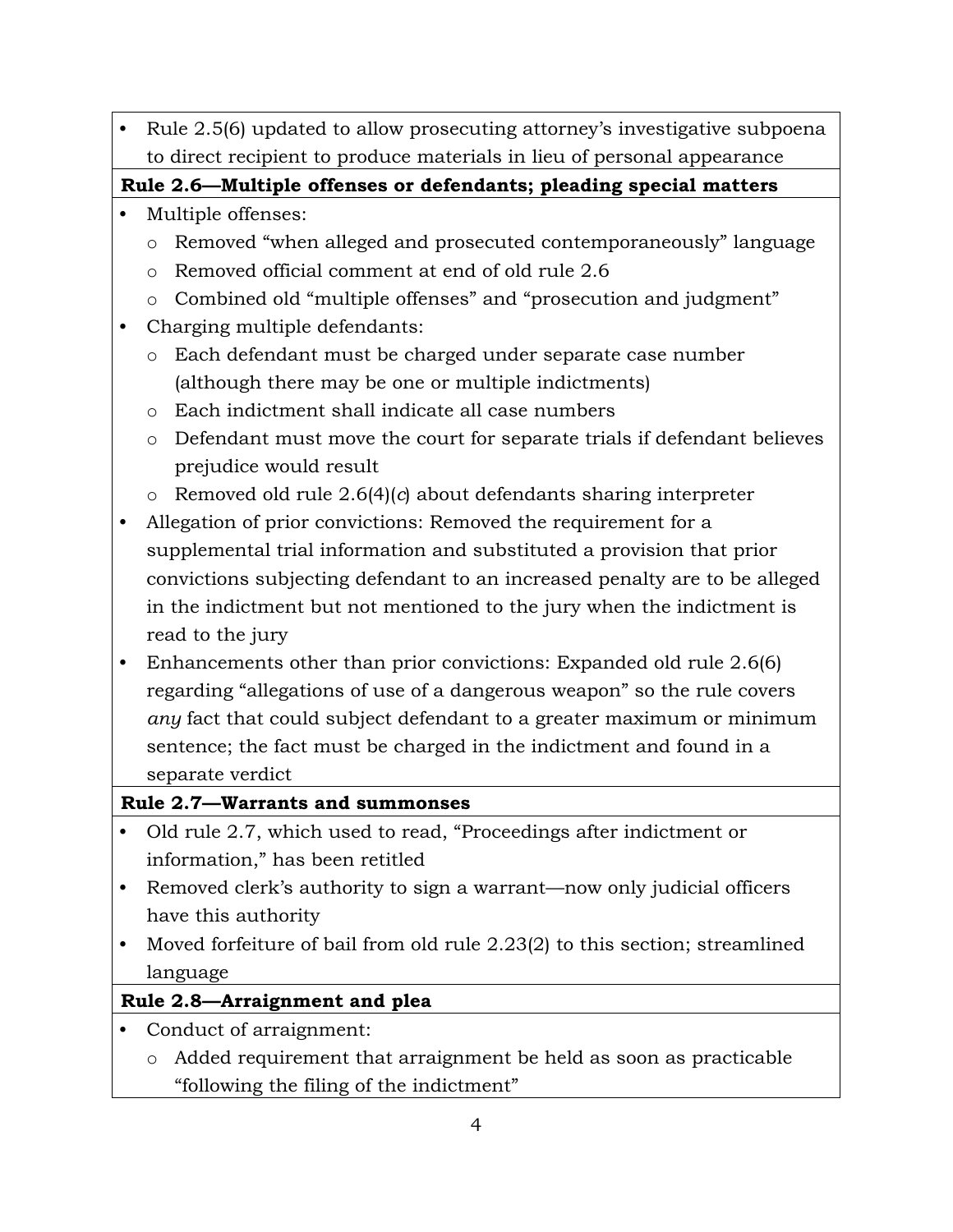- o Removed language stating that defense counsel "shall have free access to the defendant at all reasonable hours"
- o Added requirement that defendant be provided the minutes of testimony in addition to the indictment before being called upon to plead
- o Clarified that the indictment must be read to defendant unless defendant waives the reading, in which case a summary of charges will be read
- o Clarified that pro se defendants may waive formal arraignment
- Pleas to the indictment:
	- o Removed "[a]t any time before judgment, the court may permit a guilty plea to be withdrawn" (this language was too broad and contrary to other provisions in the rules)
	- o Added, "A plea of not guilty does not waive any right to challenge the indictment"
	- o *Conditional guilty pleas are now permitted with consent of court and prosecuting attorney; court-approved conditional guilty pleas constitute "good cause" for defendant to appeal the ruling on the specified pretrial motion*
- *Guilty plea colloquy*:
	- o *Defendant must be informed of "*[*t*]*he nature and elements of the offense," rather than "nature of the charge" (rule 2.8(2)(*b*)(1))*
	- o *Defined "statutory maximum and minimum penalties" to include "incarceration, fines, surcharges, and any other punitive consequences of the conviction" (rule 2.8(2)(*b*)(2)) (*see State v. Weitzel*, 905 N.W.2d 397 (Iowa 2017)*; State v. Fisher*, 877 N.W.2d 676 (Iowa 2016))*
	- o *Colloquy now includes some examples of collateral consequences of guilty plea such as loss of voting rights and right to possess firearms (among other consequences) (rule 2.8(2)(*b*)(3)*
	- o *Expanded immigration consequences advisory (rule 2.8(2)(*b*)(4))*
	- o *Defendant must be told they are waiving the presumption of innocence and cannot be convicted "unless the state establishes guilt beyond a reasonable doubt to the unanimous agreement of a twelve-person jury" (rule 2.8(2)(*b*)(5))*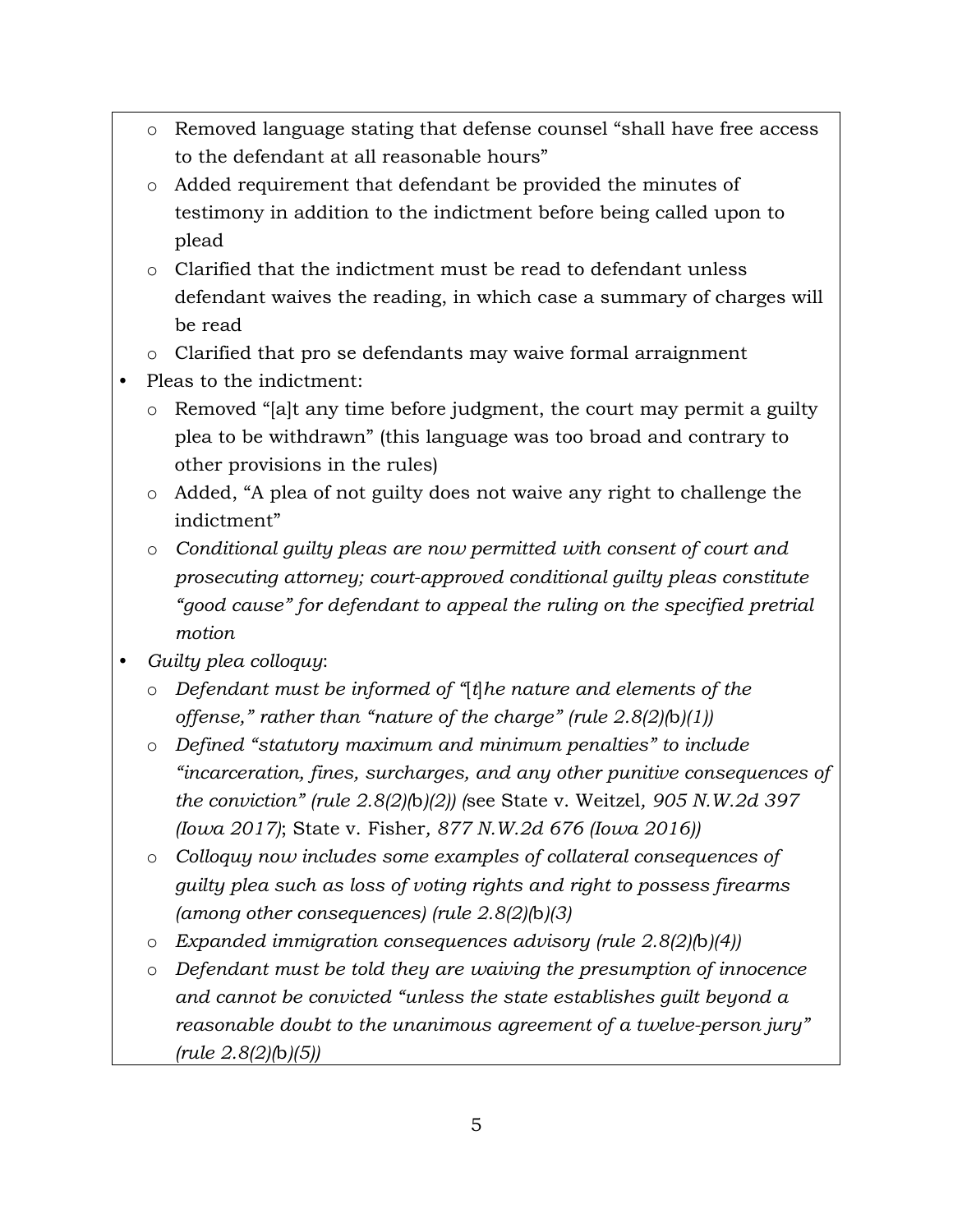- o *In light of Iowa Code section 814.5(1)(*a*)(3), defendant must be told that "if the defendant pleads guilty (and the offense is not a class 'A' felony), no appeal may be taken unless there is good cause for the appeal"*
- o *Defendant must be told how much time defendant has to file a motion in arrest of judgment*
- o *An official comment is added that* Alford *pleas are permitted*
- o *Court is allowed to question defendant and may allow defendant's attorney to do the same; prosecuting attorney may suggest questions to be asked of defendant*
- *Immediate sentencing*: *Provision added making clear that upon request of defendant and agreement of state, the parties may proceed to immediate sentencing if defendant waives (1) the right to file a motion in arrest of judgment, (2) the use of a PSI, and (3) the time period that otherwise must lapse before entry of judgment (rule 2.8(2)(*e*))*
- New, more detailed provision covering written pleas to serious and aggravated misdemeanors
- *Written guilty pleas to nonforcible class "D" felonies are now permitted and a new guilty plea form has been created*

## **Rule 2.9—Trial assignments**

- If defendant waives speedy trial at arraignment, a "case management conference" will be set within 30 days, at which the trial date and deadlines will be established
- Eliminated blanket language discouraging continuances
- Eliminated trial-setting priorities for certain kinds of criminal prosecutions

## **Rule 2.10—Plea bargaining**

- Added definition of "plea agreement"
- *Advising court of plea agreement:*
	- o *If plea agreement is in writing, it must be made part of the record*
	- o *If plea agreement is not in writing, the terms must be disclosed on the record*
	- o *Regardless of form, all parties must acknowledge the agreement either in writing or in open court and on the record (rule 2.10(2))*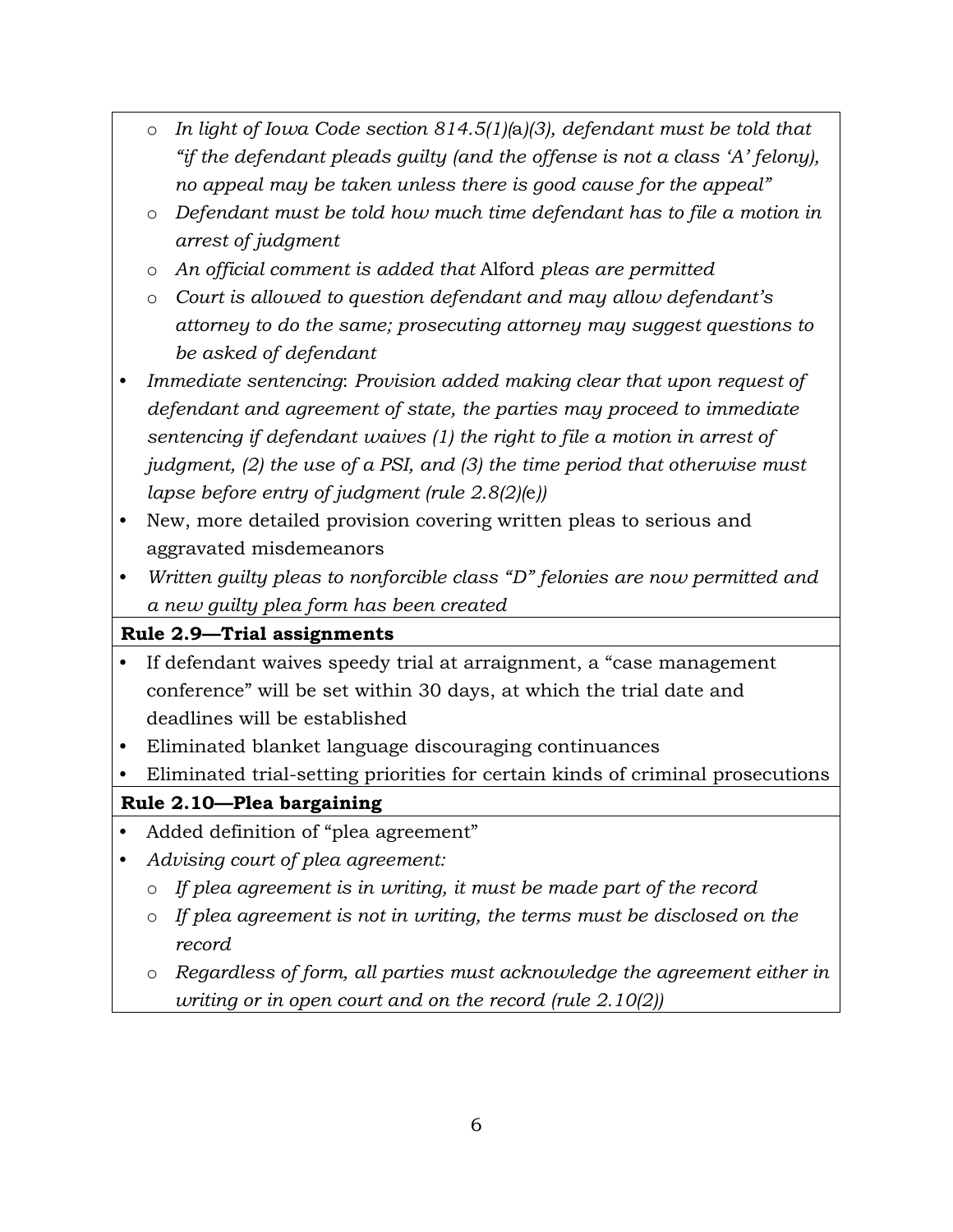- Acceptance and rejection of plea agreement sections merged into new section entitled "Plea agreements conditioned upon court acceptance," which now provides greater clarity on what happens when plea agreement is conditioned on court's acceptance
- Clarified that failed/withdrawn guilty plea and plea discussions are inadmissible in any proceeding except as permitted by Iowa Rule of Evidence 5.410 (perjury or false statement prosecution)

## **Rule 2.11—Pleadings and motions**

- Content from old rule 2.34 (Motions, orders and other papers) has been moved into this rule with service provisions updated to reflect EDMS
- Pretrial motions:
	- o Deleted "motions for change of judge" (not necessary since recusal/disqualification can be raised in any type of proceeding—no need for a specific criminal rule provision)
	- o Added objections to prior-conviction enhancements other than identity or defendant was unrepresented and didn't waive counsel
- Time of filing: Added that upon request, court may establish different deadlines for filing motions
- Dismissing indictment or information (two prior subsections combined):
	- o Added new catchall ground for dismissal: "prosecution is barred by some other legal ground" (rule 2.11(8)(*a*))
	- o Removed ground: minutes from grand jury not returned
- Motion for change of venue:
	- o Removed language: "such degree of prejudice exists"
	- o Eliminated rule 2.11(10)(*d*) "transfer of jury" option (so if venue is transferred, there will be a jury from the new county)
- Defense notices:
	- o Insanity/diminished responsibility:
		- Clarified that these are two separate defenses
		- Removed language that defendant has to prove insanity by preponderance of evidence
	- o *If any defense expert examines defendant for purposes of any other defense and intends to testify, defendant must provide pretrial written notice and prosecuting attorney may apply for a corresponding expert to examine defendant (rule 2.11(12)(*c*))*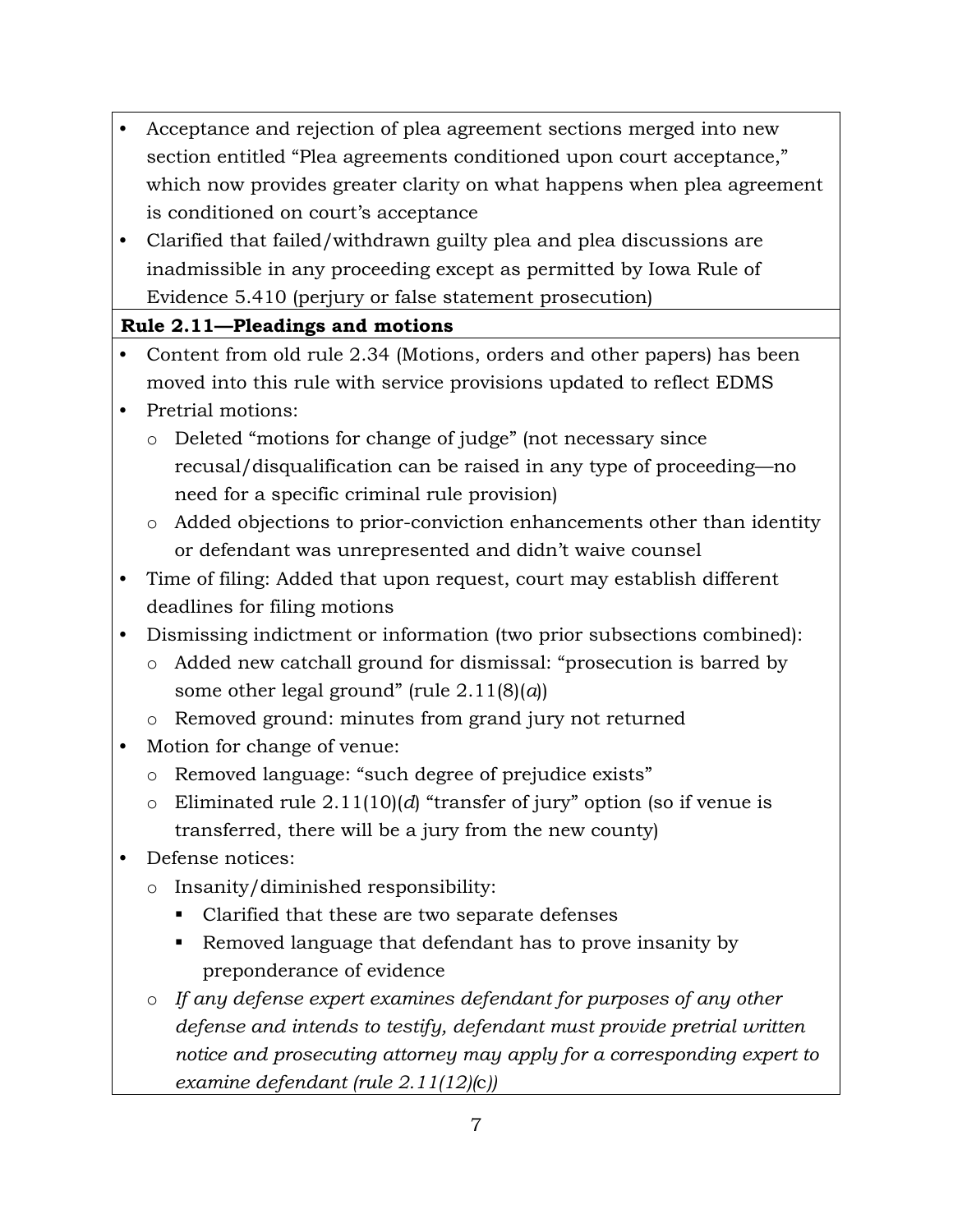o Defendant must give notice of intoxication, entrapment, justification, necessity, duress, mistake, and prescription drug affirmative defenses

**Rule 2.12—Suppression of unlawfully obtained evidence**

- *Rule expanded beyond "unlawful search and seizure" to any "unlawfully obtained evidence" (e.g., a confession that didn't comply with* Miranda*) (rule 2.12(1))*
- Added requirement that a timely motion to suppress must be filed or the objection is waived absent good cause shown

#### **Rule 2.13—Depositions**

- *Objections to depositions: New provision allowing either side to object to a deposition (rule 2.13(3))*
- Time for taking depositions:
	- o If defendant does not waive speedy trial, depositions are still to be taken within 30 days of arraignment
	- o If defendant waives speedy trial, depositions may be taken through 30 days prior to trial
- Presence of defendant:
	- o Subject to new rule 2.27(1)(*c*), defendant is required to be personally present at depositions
	- o If identity is at issue, court may permit defendant's absence during questions concerning identity (all parties must complete questions on identity before defendant is required to be present) (*State v. Folkerts*, 703 N.W.2d 761 (Iowa 2005))
- Special circumstances:
	- o Clarified that a party may depose their own witness for use at trial when witness will be unavailable
	- o Moved old rule 2.14(1), regarding state's taking of depositions after filing of charges, to this rule (rule 2.13(6)(*b*))
	- o Provision added allowing defendant to attend a deposition of minor by live audiovisual connection instead of in an adjacent room

## **Rule 2.14—Discovery**

- Discretionary disclosure of evidence by state:
	- o Added "results or reports of physical or mental examinations and scientific tests or experiments made in connection with the particular case"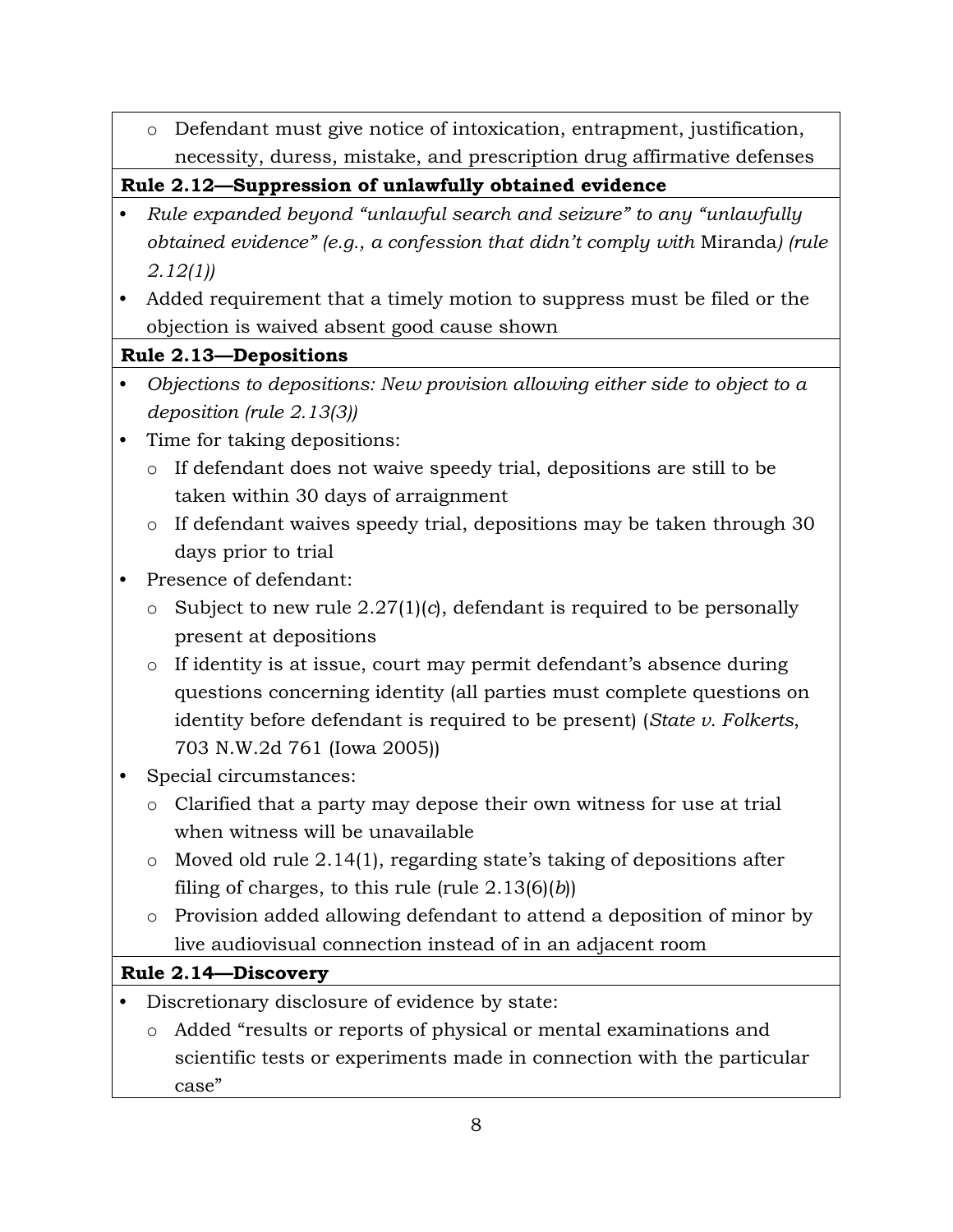- o Every minuted witness's grand jury testimony must be provided as part of discretionary discovery
- *Disclosure of evidence by defendant: Defendant's duty to provide reciprocal discovery is automatic once defendant obtains discretionary discovery (rule 2.14(2))*
- Eliminated old rule 2.14(4), "Failure to employ evidence," as superfluous
- Continuing duty to disclose made automatic—notice and motion no longer required
- Regulation of discovery:
	- o Specifics removed from protective orders subsection; "good cause shown" standard adopted
	- o Eliminated "Time, place and manner of discovery and inspection" subsection
	- o Eliminated "Secrecy of grand jury" subsection (subject matter covered in rule 2.3)

#### **Rule 2.15—Subpoenas**

- For witnesses:
	- o Clarified that only clerk issues subpoenas (not magistrate)
	- o Clarified that subpoenas for witnesses include deposition and trial
- Special circumstances:
	- o *New rule and procedure allowing defendants to seek subpoenas from court for pretrial investigative purposes; state has notice and opportunity to object and obtain copy of any materials obtained*
	- o *New rule and procedure permitting defendants to seek a preservation order from court upon showing of good cause*
- Service:
	- o Clarified subpoenas cannot be served by a party and person serving subpoena must be at least 18 years old
	- o Clarified contents of affidavit of service
	- o Added provision allowing email service with consent of party served (but person making service must file signed acknowledgement and acceptance of service)

**Rule 2.16—Pretrial conference**

• New provision allowing parties to enter into written stipulations governing the proceedings with court approval and without hearing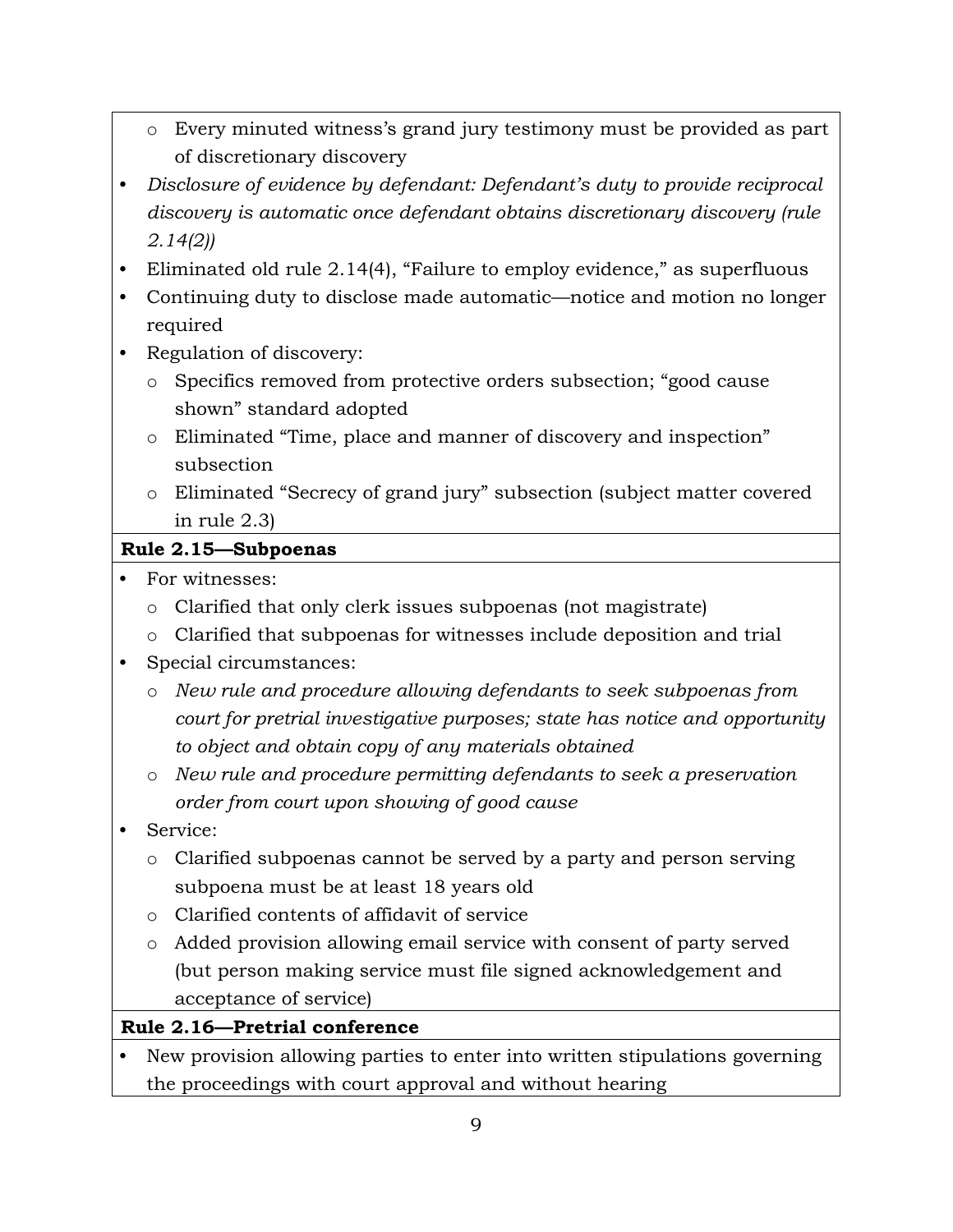#### **Rule 2.17—Trial by jury or court**

- Trial by jury:
	- o Replaced requirement that waiver be "in writing" with "in open court and on the record"
	- o Replaced all waiver deadlines with "at least 10 days prior to trial, unless the prosecuting attorney consents"
- *New "Trial on the minutes" provision added allowing a trial based on the minutes and other materials upon agreement of parties (the parties may also agree to exclude portions of the minutes); a specific form of waiver is required (rule 2.17(2))*
- Findings:
	- o In bench trials, findings and conclusions must be made "in open court and on the record"
	- o Provision added allowing defendant to waive right to receive verdict in open court (*State v. Jones*, 817 N.W.2d 11 (Iowa 2012))

#### **Rule 2.18—Juries**

- Jury selection rule language updated and streamlined to reflect current practice (language regarding "ballot box" removed)
- Challenges to individual jurors for cause:
	- o *Challenge for felony conviction narrowed so it doesn't apply if "it can be established through the juror's testimony or otherwise that either the juror's rights of citizenship have been restored or more than 10 years have passed since the juror's conviction or release from confinement for that felony, whichever is later" (rule 2.18(5)(*a*))*
	- o Affinity or consanguinity challenge expanded to being relative of complaining witness or alleged victim
	- o Expanded "[b]eing a party adverse to the defendant in a prior civil action" to being "adverse to the defendant in a prior civil action"
	- o Removed challenge related to juror engaging in similar unlawful conduct as offense charged within last year
	- o Challenge based on juror having been a defendant or victim with respect to a similar offense is limited to past year
	- o Removed challenge based on juror having requested the juror's name be returned as a juror for the regular biennial period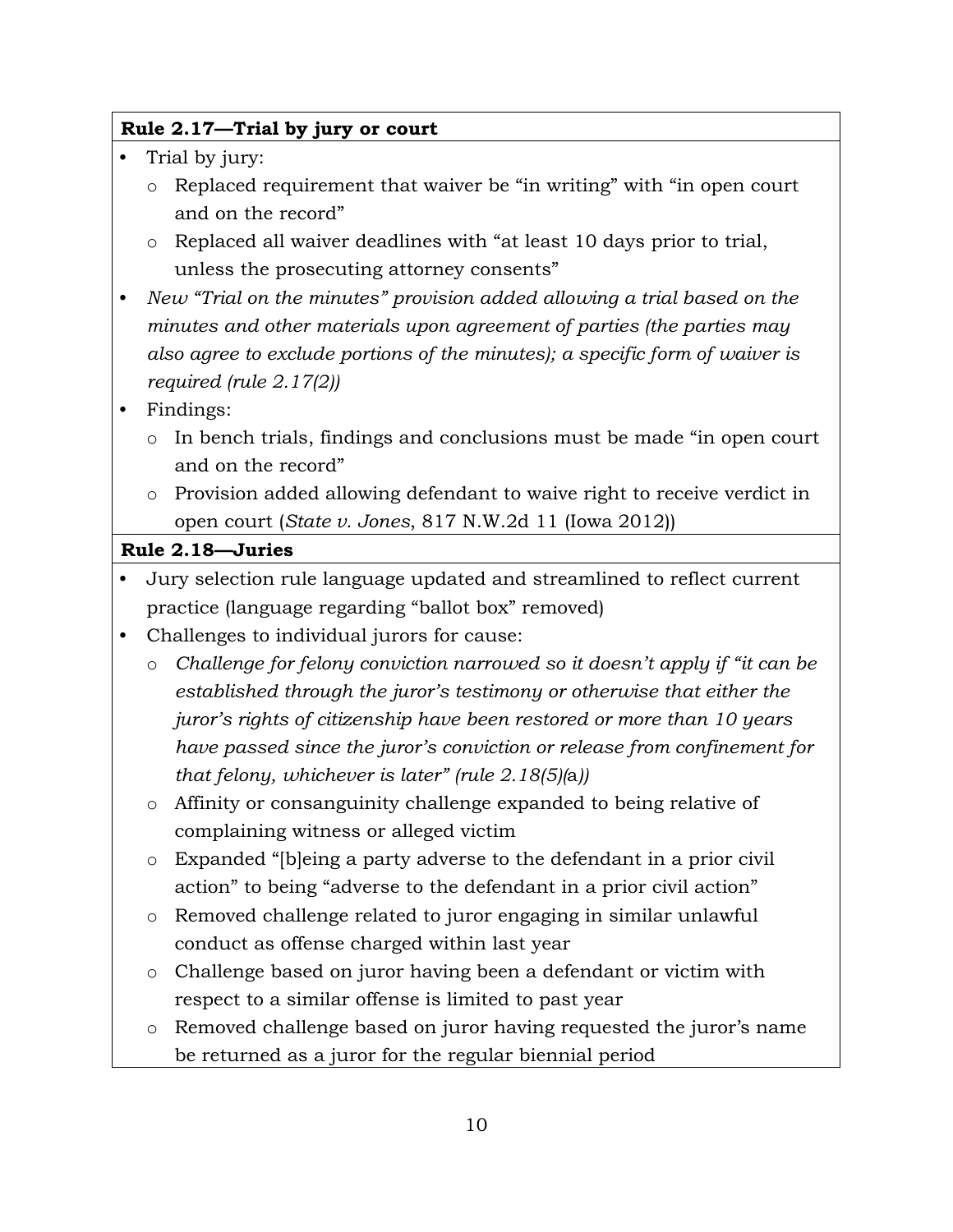- o Added challenge "[w]here the circumstances indicate the juror would have an actual bias for or against a party" (*see State v. Jonas*, 904 N.W.2d 566 (Iowa 2017))
- **Examination of jurors:** 
	- o Added provision allowing individual examination outside courtroom on sensitive subjects
	- o Added provision stating juror's answers may be used to prosecute perjury or contempt
	- o *Added provision prohibiting court from rehabilitating jurors who express bias relevant to the case; parties may still rehabilitate jurors (rule 2.18(6))*
	- o Removed provisions stating "other witnesses may also be examined" and "[t]he rules of evidence appl[y]"
- New rule and procedure added for preservation for appellate review of certain denials of challenges for cause (codifying *State v. Jonas*, 904 N.W.2d 566 (Iowa 2017)) (rule 2.18(11))
- Selecting alternate jurors:
	- o Added explanation of "[t]he role of alternate jurors" (shall replace a principal juror who becomes unable to serve)
	- o Provided court discretion, within certain boundaries, to decide number of, and process to select, alternate jurors
	- o Alternates not to be identified until jury retires for deliberation
	- o Any remaining alternates shall be excused once deliberation commences
- Reading of names provision modified to allow court to read juror numbers instead
- Jurors sworn: limitation of "twelve jurors" removed (to account for alternates)

## **Rule 2.19—Trial**

- Order of trial and arguments:
	- o Added paragraph stating that "level of offense shall not be read"
	- o Removed language stating "[l]ength of argument and the number of counsel arguing shall be as limited by the court" but added comment stating this change merely indicates the court may also limit duration of *other* parts of trial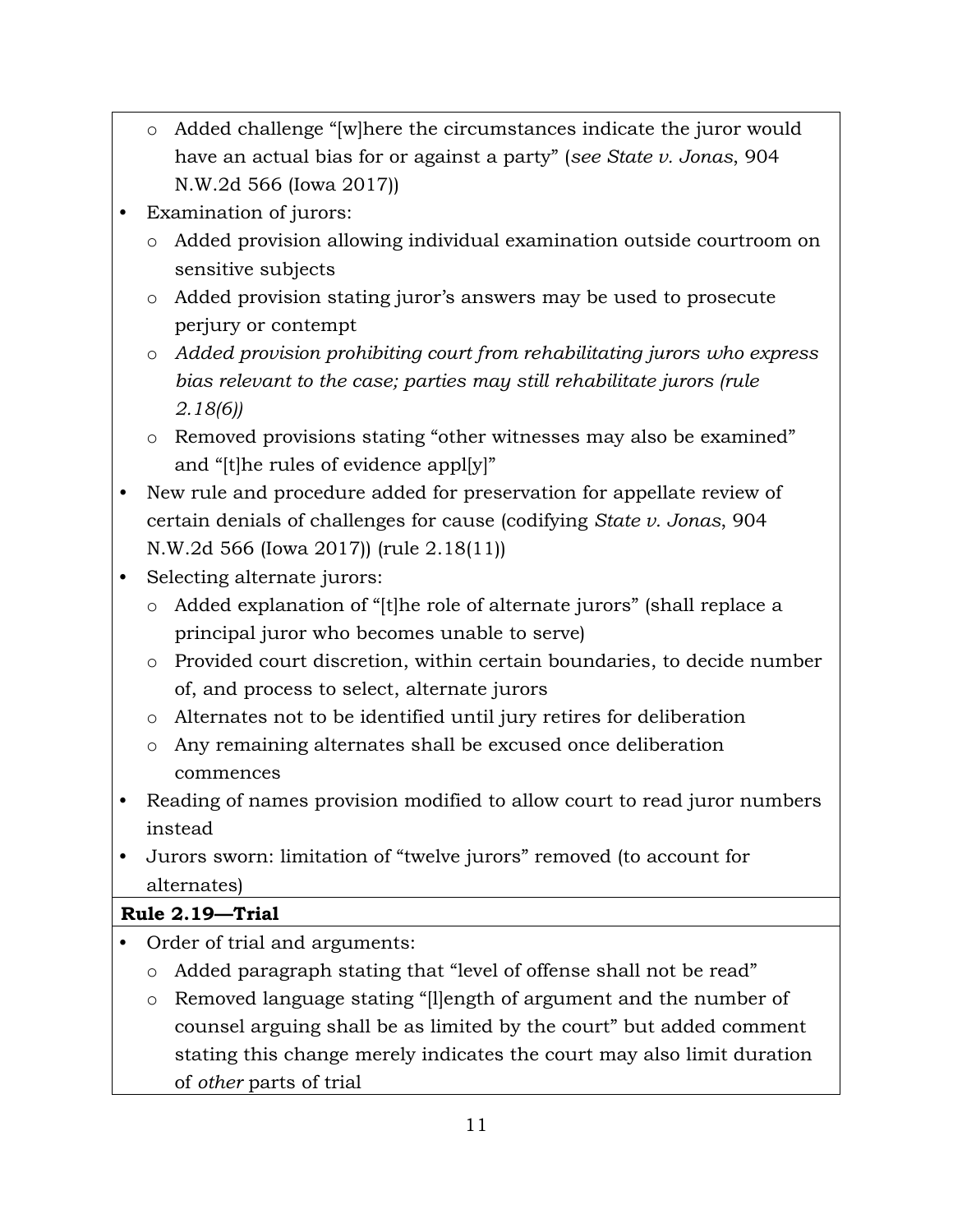- *Reporting of trial may not be waived except for voir dire in misdemeanor cases (rule 2.19(3))*
- The trial upon jury:
	- o Updated admonition to include language regarding social media
	- o Shifted obligation to destroy notes from jurors to the court
	- o Added new paragraph stating redactions to exhibits should be made before exhibits are received
	- o Removed language stating jury cannot receive "original public records and private documents," while adding paragraph allowing courts to withhold exhibits presenting issue of "safety, security, or risk of loss"
	- o *Added "[d]uty of the court to instruct on lesser included offenses" provision:*
		- *Court shall instruct jury on lesser included offenses supported by the evidence*
		- *Defendant may waive submission with consent of state*
		- *Waiver shall be made on record (rule 2.19(4)(*h*))*
- "Mistrial" provision added (the concept existed before but the term has been added) (rule 2.19(5)):
	- o Mistrial for accident or calamity requires "cause shown" and motion by a party, removing the parties' ability to have mistrial by consent
	- o Added paragraph allowing for mistrial if required continuance makes it impractical to proceed with same jury
	- o Added catchall provision allowing mistrial "[b]ecause of an error resulting in the denial of a fair trial"
- The trial judge:
	- o Eliminated "Competency of judge as witness" and "Disability of trial judge" provisions as self-evident and unneeded
	- o Added new "Unavailability of the trial judge" provision:
		- If trial judge is unavailable, any other judge may complete proceedings
		- However, if new judge cannot "in fairness complete the proceedings," judge may grant new trial
- Motion for judgment of acquittal: Clarified there is no need to renew the motion after close of evidence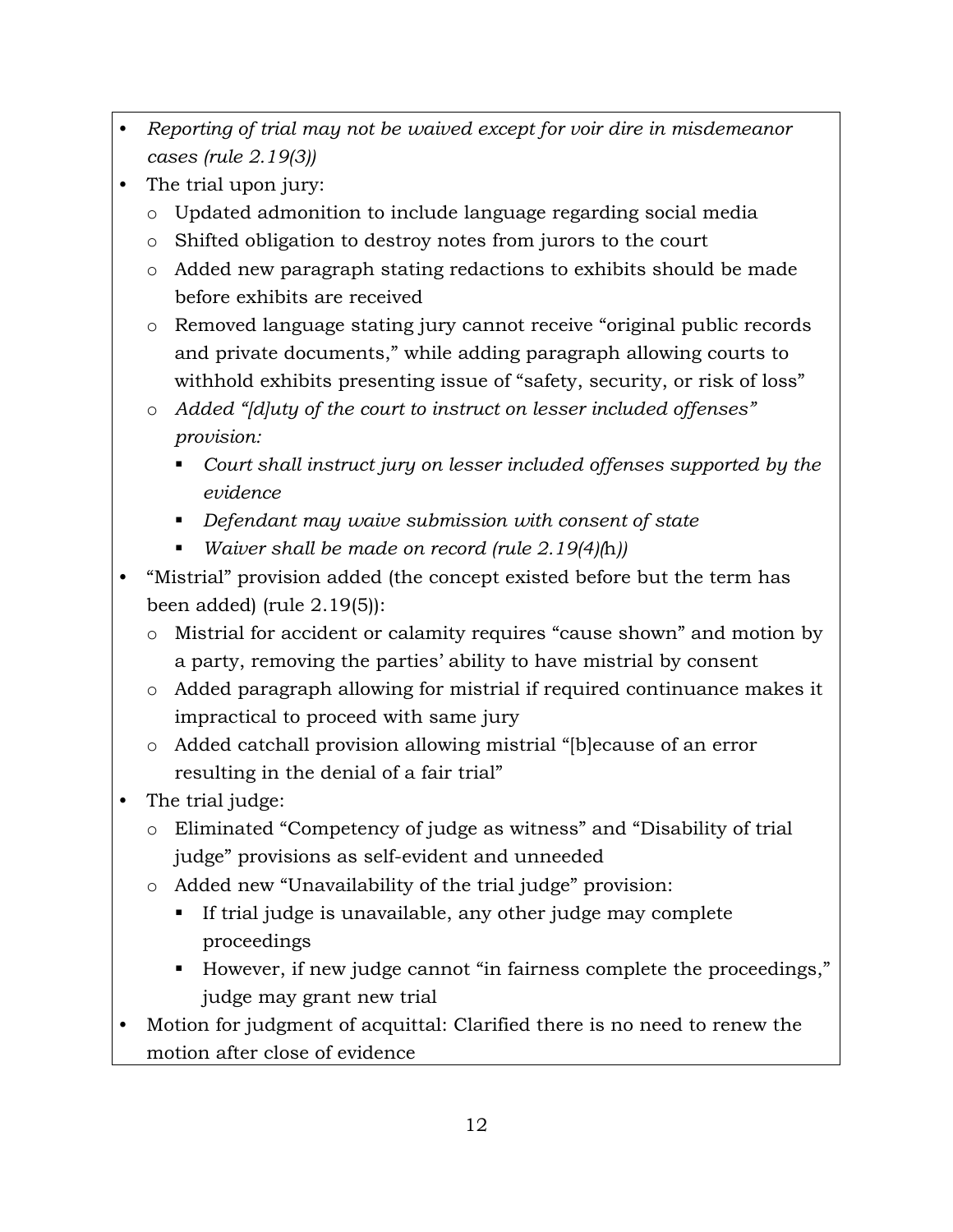• *Trial of questions involving prior convictions: Based on* State v. Harrington*, 893 N.W.2d 36 (Iowa 2017), added a provision stating that prior to accepting a stipulation of prior convictions, court shall determine if a factual basis exists and shall conduct a colloquy meeting the standards required by that decision (*see *rule 2.19(8))*

## **Rule 2.20—Witnesses**

- Eliminated provision stating competency of witnesses is governed by civil rules (civil rules don't contain such a provision)
- Immunity:
	- o Added provision requiring that privilege against self-incrimination must be asserted "in good faith" before waiver or immunity is required
	- o Clarified that immunity (if granted) is both transactional and use immunity (*Allen v. Iowa District Court*, 582 N.W.2d 506 (Iowa 1998))

## **Rule 2.21—Evidence**

- Clarified the rules of evidence apply, not "[t]he rules of evidence prescribed in civil procedure"
- Disposition of exhibits:
	- o Added provision allowing for the disposal of exhibits in a class "A" felony 180 days after death of defendant
	- o Added provision prohibiting clerk from disposing of exhibits when there is a pending appeal or postconviction-relief action
	- o Added provision related to motion for return of exhibits

## **Rule 2.22—Verdict**

- Form of verdict:
	- o Clarified that verdict must be unanimous and rendered on each count
	- o Eliminated "not guilty by reason of diminished responsibility"
- Answers to interrogatories:
	- o Added special interrogatories required for accomplice issues, facts that subject defendants to a greater maximum or minimum sentence, and whether an offense was sexually motivated for purposes of sex offender registration
	- o Parties can waive submission of special interrogatories on accomplice issues upon agreement
- Sealed verdicts allowed in misdemeanor cases even if defendant is in custody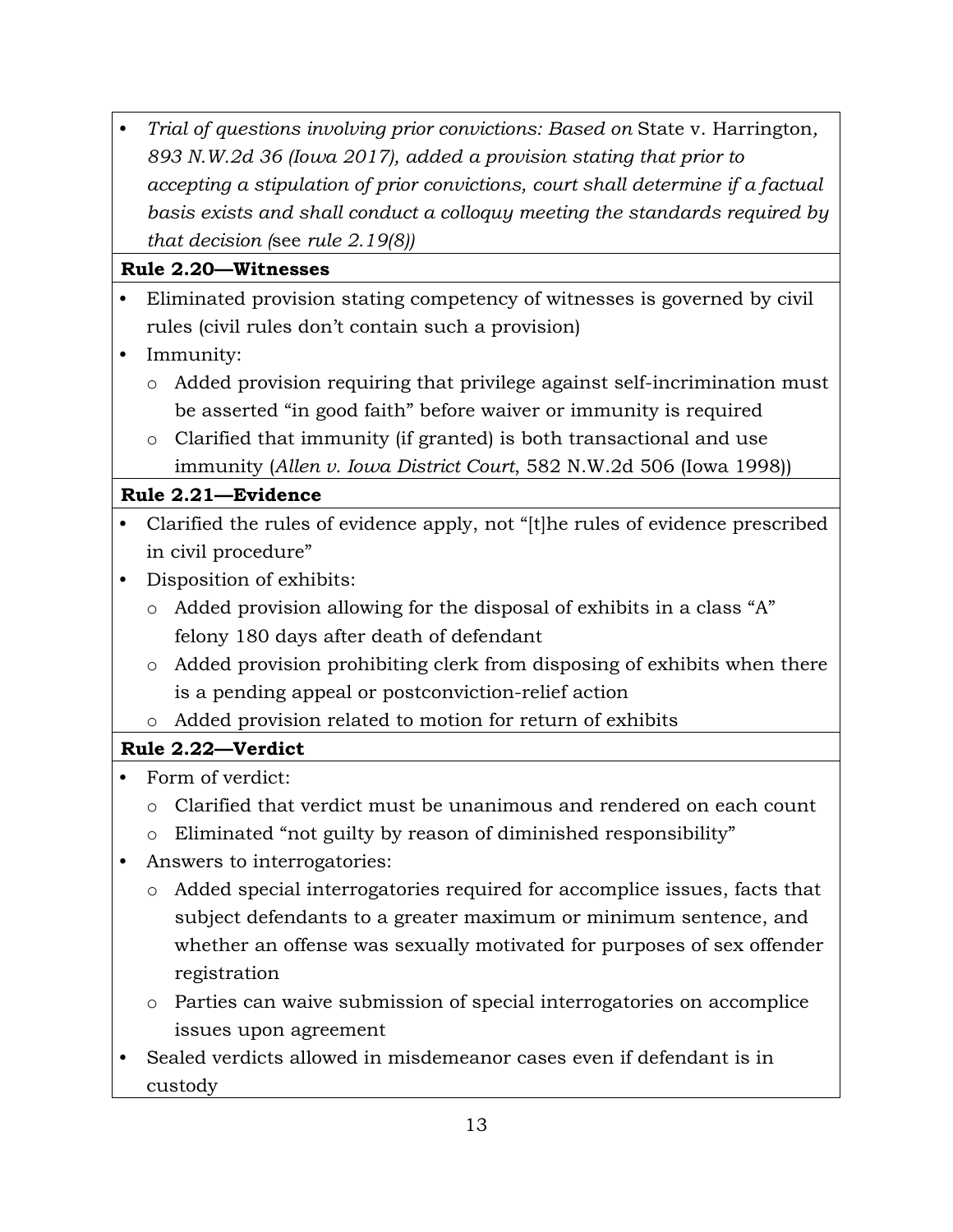- Added provision allowing the court to send back inconsistent verdicts (*State v. Mumford*, 338 N.W.2d 366 (Iowa 1983))
- Removed provision permitting judicial interpretation of "informal verdict"
- Acquittal on ground of insanity; commitment hearing:
	- o Removed diminished responsibility from this section
	- o Clarified the court shall hold hearing with all parties to determine mental condition upon receipt of report
	- o Replaced language permitting hearing at place of confinement for safety concerns with hearing by phone or audiovisual system
	- o Replaced "Iowa security and medical facility" with "a state mental health institute or other appropriate facility"

## **Rule 2.23—Judgment**

- Forfeiture of bail; warrant of arrest: Forfeiture of bail moved to rule 2.7, warrants and summonses
- *New procedure added allowing prosecutor and defendant, with court approval, to enter into written sentencing agreement in lieu of in-person sentencing for misdemeanors and nonforcible class "D" felonies (rule 2.23(2)(*a*))*
- *Roadmap for sentencing is specifically set forth to attempt to conform to Iowa Code section 901.4B and other applicable law:*
	- o *Verify defendant and defendant's attorney have read and discussed PSI*
	- o *Defendant's attorney given opportunity to speak*
	- o *Defendant given opportunity to speak*
	- o *Prosecuting attorney given opportunity to speak*
	- o *Victims allowed to be heard*
	- o *Court has discretion to allow additional witnesses or evidence (rule 2.23(2)(*e*)*
	- o *Added provision permitting court to consider "any statement of the defendant" in addition to recommendation of defendant's attorney as a basis for sentence imposed (rule 2.23(2)(*f*)(2)*
	- o *Added that court "shall particularly state the reason for imposition of any consecutive sentence" (*see State v. Hill*, 878 N.W.2d 269 (Iowa 2016))*
	- o *Added provision stating court must inform defendant of right to appeal "in open court and on the record," specifically stating:*
		- *Defendant has a statutory right to appeal*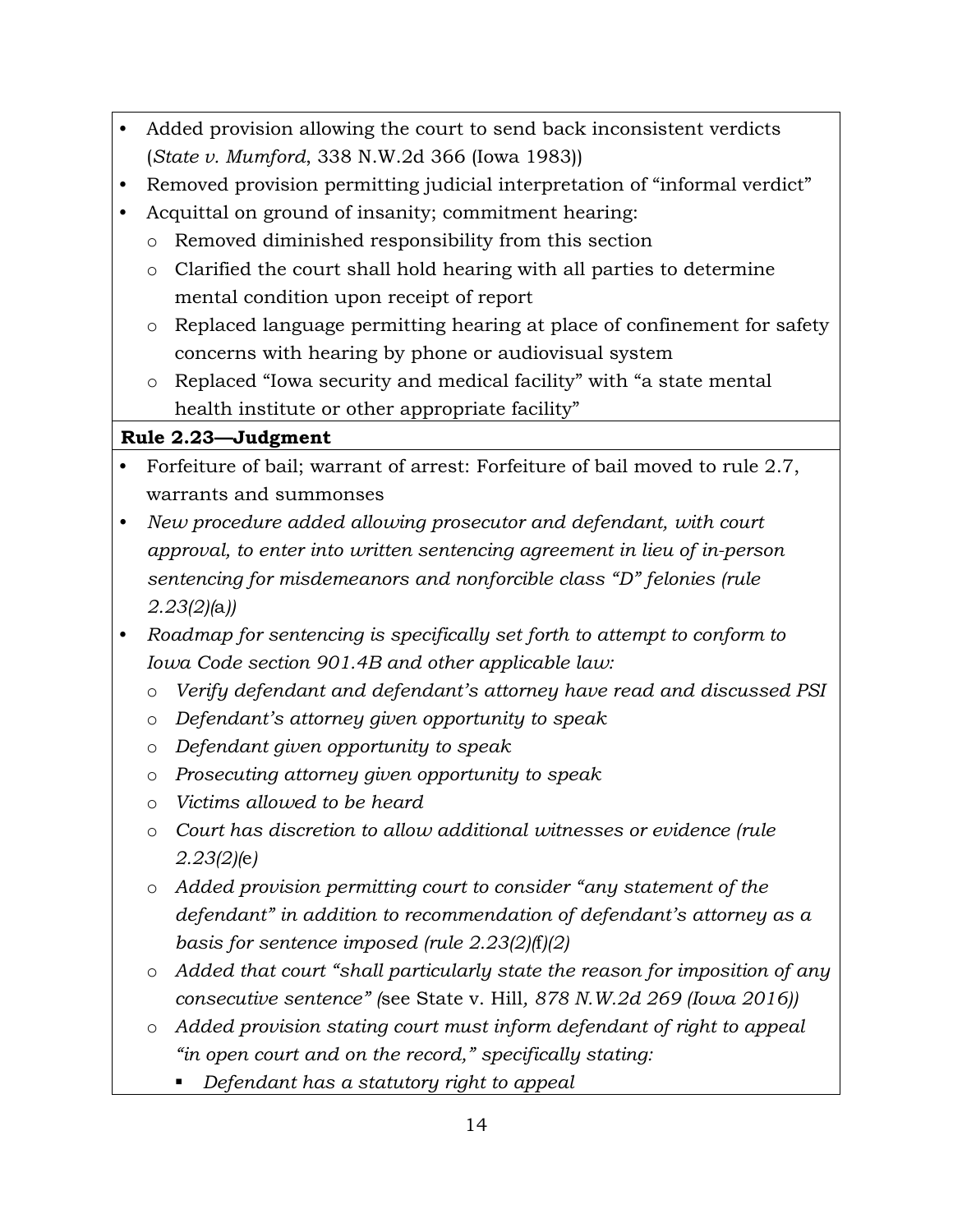- *If defendant pled guilty, no appeal may be taken (other than a class "A" felony) without good cause*
- *Deadline to appeal*
- *Jurisdictional deadline; cannot appeal if not filed on time*
- *Right to appointed counsel/transcripts*
- o Removed "exercise of right to appeal" provision

# **Rule 2.24—Motions after trial**

- New trial:
	- o Made clear that court shall provide parties notice and an opportunity to be heard before granting motion for new trial
	- o Attempted to provide more precision on grounds for new trial
	- o Eliminated requirement for court to hear and decide motions within 30 days
- Arrest of judgment: Provision regarding custody of defendant if arrest of judgment is granted revised and streamlined
- Correction of sentence:
	- o Clarified that district court may correct an illegal sentence at any time, with or without a motion, but for anything other than a clerical error, notice to parties and opportunity to be heard is required
	- o "Definition of illegal sentence" added to rule (*see Jefferson v. Iowa District Court*, 926 N.W.2d 519 (Iowa 2019))

# **Rule 2.25—Bill of exceptions**

• Eliminated

# **Rule 2.26—Execution and stay thereof**

- "Mechanics of execution" renamed "Execution of judgment": Clarified that when court orders defendant released, place of confinement must file a notice of release with clerk of court
- Stay of execution:
	- o Rule updated to take into account appeal bonds permitted by Iowa Code section 811.1 and new subsection added allowing court to stay collection of fines and restitution upon posting of appeal bond
	- o Added that stay does not affect requirements for sex offender registration/notification

# **Rule 2.27—Presence of defendant; regulation of conduct by the court**

• *Presence of defendant rule has been substantially revised*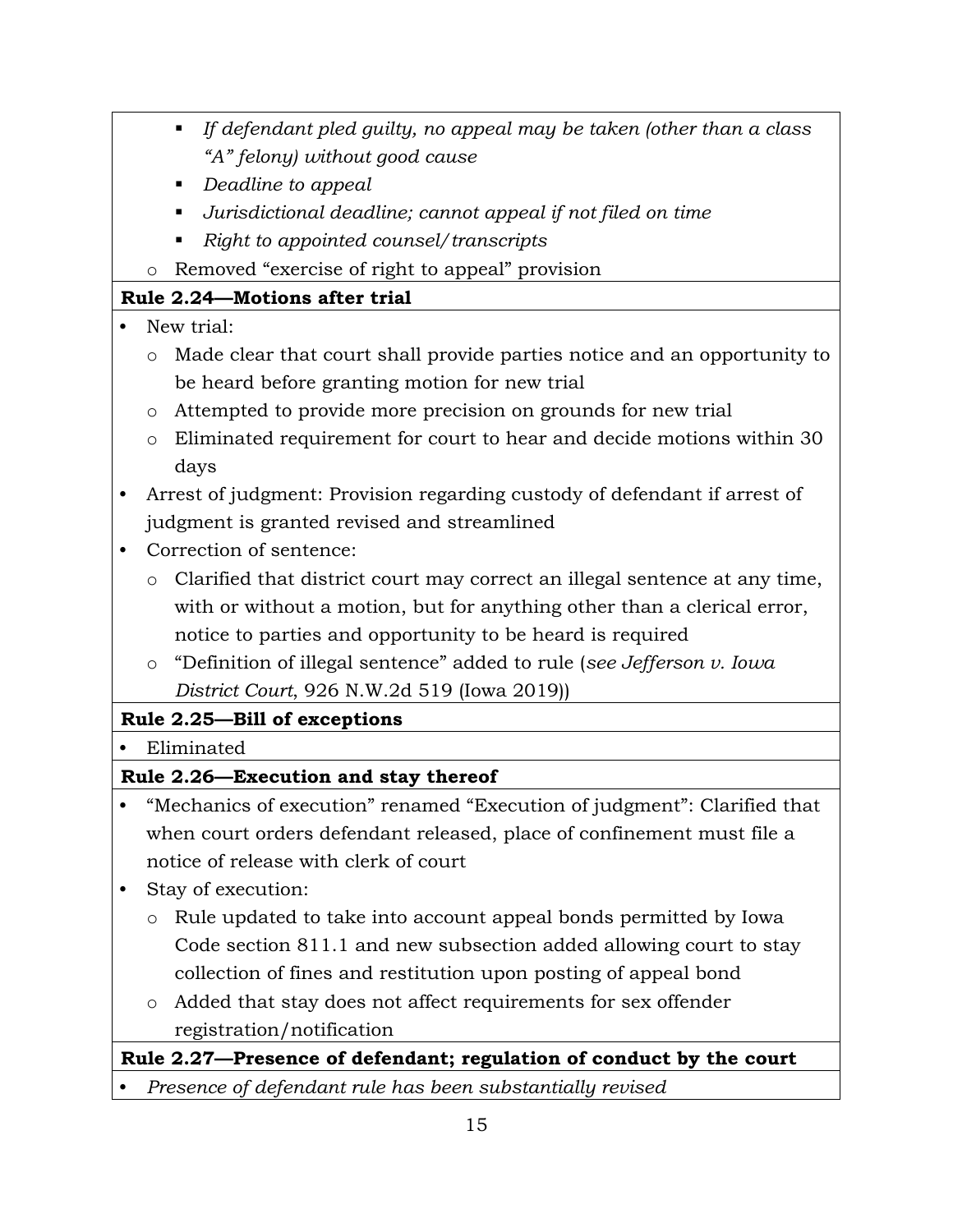- o *For initial appearance, arraignment, and pleas, defendants may appear in person or via interactive audiovisual system unless written waiver is filed as provided in rule 2.2(2)(*c*) or rule 2.8(1)(*e*)*
- o *For other pretrial court proceedings, defendant must be present personally or by interactive audiovisual system unless either (1) the proceeding is not a critical stage of the proceedings and the court waives defendant's appearance, or (2) defendant waives appearance with approval of the court*
- o *For depositions, defendants may waive their presence with consent of prosecuting attorney*
- o *For sentencing, defendants may appear by interactive audiovisual system with consent of all parties*
- New provision added for when defendant is in prison or is being held by an authority other than the State of Iowa; the provision allows defendant to appear by interactive audiovisual system for any matter except the trial itself
- Added "correction of a clerical error in a sentence" as a situation where presence is not required
- *Added provision permitting sentencing on written agreement with court approval for nonforcible class "D" felonies and misdemeanors*
- Added provision permitting court to have any person in courtroom searched for weapons or prohibited items; no reasonable suspicion requirement

#### **Rule 2.28—Right to appointed counsel**

- Right to representation:
	- o Clarified right applies to defendant "who faces the possibility of incarceration" (*see State v. Young*, 863 N.W.2d 249 (Iowa 2015))
	- o Explicitly added right to representation for parole revocation hearings to main paragraph and removed second paragraph
	- o Added right to representation for "motions to correct illegal sentences" (*see Jefferson v. Iowa District Court*, 926 N.W.2d 519 (Iowa 2019))
- Limited appearances—new subsection: Limited appearances are not permitted in cases where there is appointed counsel (except for appellate counsel who need access to trial record)
- Eliminated "compensation" section as duplicative of Iowa Code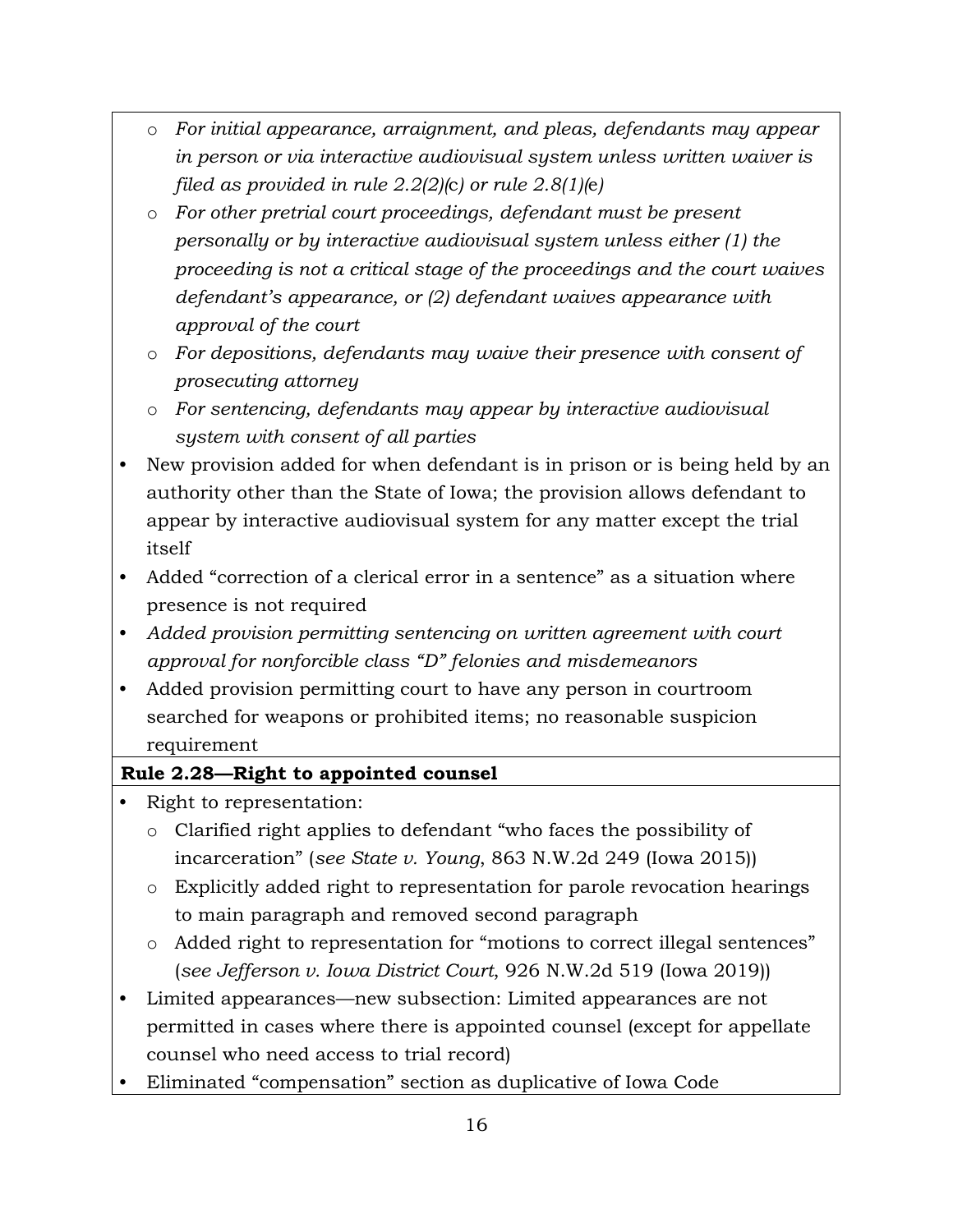## **Rule 2.29—Withdrawal and duty of continuing representation**

- Combined former rules 2.29 and 2.30
- Withdrawal of counsel—moved from rule 2.30
- Appointment of counsel on appeal:
	- o Added right to counsel for certiorari appeal if defendant had right to counsel in proceeding below
	- o Removed obligation of clerk to promptly submit application for counsel to judge and to file copy in supreme court
	- o Removed oral application for appellate counsel
	- o Removed court's obligation to rule on application within 7 days
	- o Updated language that appointed trial counsel shall continue as appellate counsel until an order is entered stating otherwise
	- o Removed language that "[d]efendant shall not have the right to select the attorney to be assigned; however, defendant's request for particular counsel shall be given consideration by the trial court" (does not reflect actual practice)

## **Rule 2.30—Duty of continuing representation; withdrawal**

• Eliminated through merger with rule 2.29

**Rule 2.31—Compensation of appointed appellate counsel** (No changes) **Rule 2.32—Forms — Appointment of Counsel** (No changes)

**Rule 2.33—Dismissal of prosecutions; right to speedy trial**

- *45-day speedy trial period commences after personal initial appearance or filing of initial appearance waiver; not arrest (State v. Williams, 895 N.W.2d 856 (Iowa 2017))—but modified so clock starts running at initial appearance*
- Clarified that waiver of 45-day speedy indictment or 90-day speedy trial may be made by defendant or defense counsel; a speedy trial waiver operates to waive both deadlines; new waiver form included that can be filed by defendant or by defendant's counsel on defendant's behalf
- Added provision that one-year speedy trial deadline may only be waived by "defendant personally and on the record or by the filing of a written waiver"; new waiver form included
- If a change of venue occurs after the commencement of jury selection, the deadline for trial is 90 days

## **Rule 2.34—Motions, orders and other papers**

Substance moved to rule 2.11 and rule itself eliminated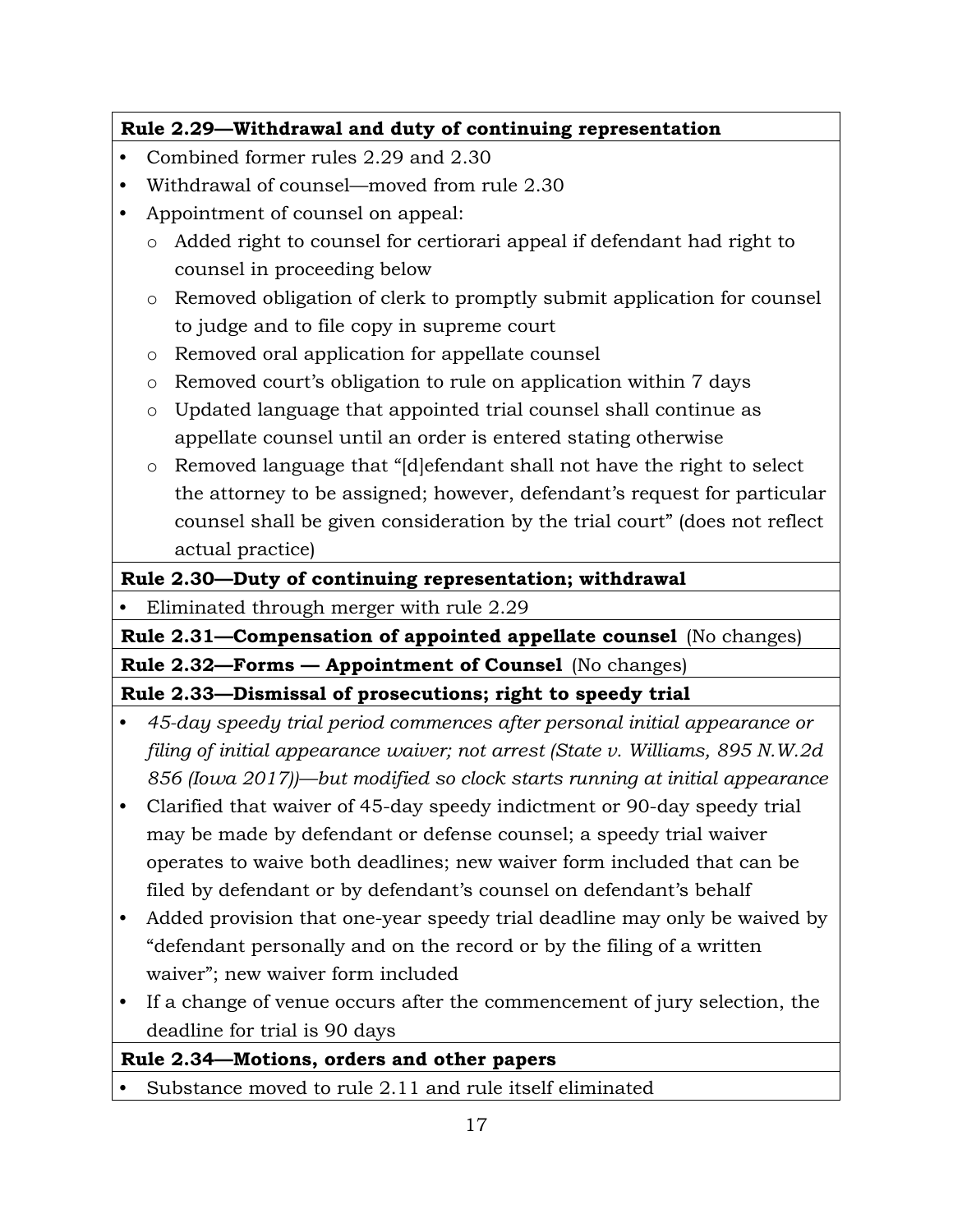#### **Rule 2.35—Rules of court**

• Eliminated as unnecessary

**Rule 2.36—Forms for search and arrest warrants** (No changes)

**Rule 2.37—Forms other than warrants**

- Rule 2.37—Form 6: *Written Arraignment and Plea of Not Guilty* updated with new formatting and language and attorneys now permitted to file on behalf of defendants
- New forms added for waiver of initial appearance and preliminary hearings for indictable offenses by pro se defendants and attorneys on behalf of represented defendants
- New form added for waiver of 90-day speedy trial, which can be filed by pro se defendants or attorneys on behalf of defendants
- New form added for waiver of one-year speedy trial
- New form added for waiver of rights and entry of written guilty plea in misdemeanors and nonforcible class "D" felonies

## **SIMPLE MISDEMEANORS**

- **Rule 2.51**, definition added specifically stating that "magistrate" for purposes of these rules includes all judicial officers
- **Rule 2.53**, to whom tried, updated to include provisions for joint trials and jury trials
- **Rule 2.54**, the complaint, streamlined to reflect current practice
- **Rule 2.55**, contents of the complaint:
	- o Language generally streamlined to reflect current practice
	- o Provision regarding prior convictions made its own rule (*see* rule 2.71)
- **Rule 2.56**, filing of complaint, renamed to "Approval of the complaint" to reflect that the prosecutor files and the magistrate approves the complaint; requirement of determination of probable cause added
- **Rule 2.57**, arrest warrant, updated so only magistrates may issue arrest warrants; citations removed from rule
- **Rule 2.58**, old rules 2.58 and 2.59 merged:
	- o Arrested person must be brought "before a magistrate either personally or by interactive audiovisual system as provided by rule 2.27(1)(*a*) within 24 hours unless no magistrate is available and in all events within 48 hours" (conforms to rule 2.2)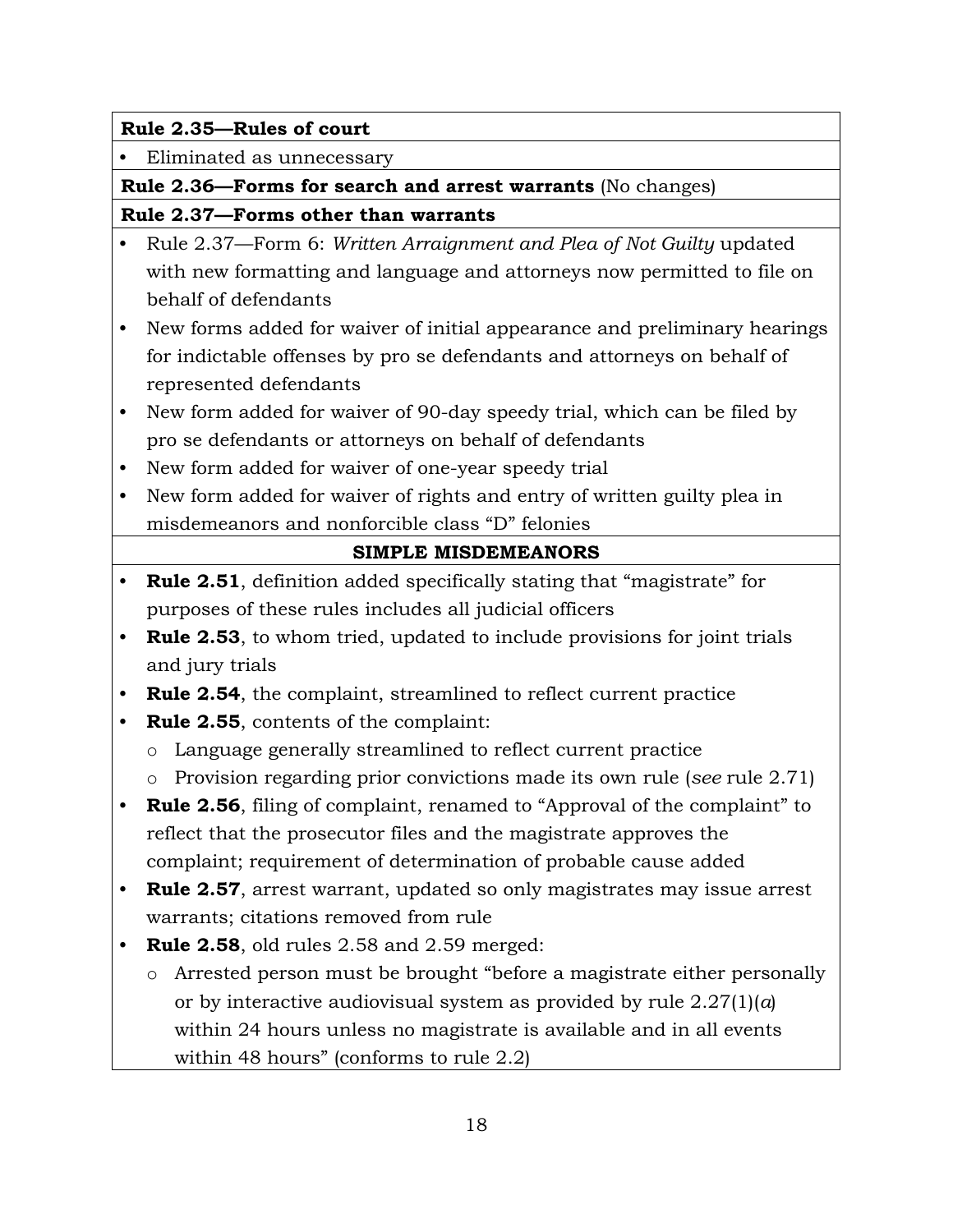- o Added provision requiring that when person is arrested without warrant, the complaint is to be filed immediately
- o Added provision requiring determination of probable cause
- **Rule 2.59**, verification of complaint, successor to old rule 2.60, requires magistrate to provide copy of complaint to defendant at initial appearance and requires defendant to verify name and address
- **Rule 2.60**, successor to old rule 2.61(1), requires defendant to be informed of rights, including right to appointment of counsel if there is the possibility of incarceration and defendant indigent
- **Rule 2.61**, successor to old rule 2.61(2), appointment of counsel
- **Rule 2.62**, bail, no changes
- *Rule 2.63, plea, added provision allowing defendant to waive personal initial appearance by filing waiver (date of filing deemed date of initial appearance) or by filing written guilty plea or written plea agreement*
- **Rule 2.64**, trial, renamed from "Trial date"
- **Rule 2.64(3)**, *Rule added requiring that, on request, parties shall* disclose *the evidence they intend to use seven days prior to trial*
- **Rule 2.65**, pretrial matters, replaces old rule 2.65 on change of venue, which has been moved to new rule 2.68
- **Rule 2.66**, joint trials, content moved from old rule 2.71 and updated
- **Rule 2.67**, forfeiture of collateral in lieu of appearance, content generally moved from old rule 2.72
- **Rule 2.68**, change of venue, renumbered from old rule 2.65, no changes
- **Rule 2.69**, selection of jury; trial—generally reflects content from old rule 2.67, with some simplification and clarification
- **Rule 2.70**, judgment—generally reflects content from old rule 2.68, with some simplification and clarification (old rule 2.69 regarding costs taxed to prosecuting witnesses has been eliminated)
- **Rule 2.71**, prior convictions, replaces old rule 2.70 regarding suppression of evidence and disposition of seized property, which was removed as superfluous
- **Rule 2.72**, appeals:
	- o *Notice of appeal—oral notice of appeal removed; notice of appeal must be written*
	- o Record—language streamlined to reflect current practice with EDMS